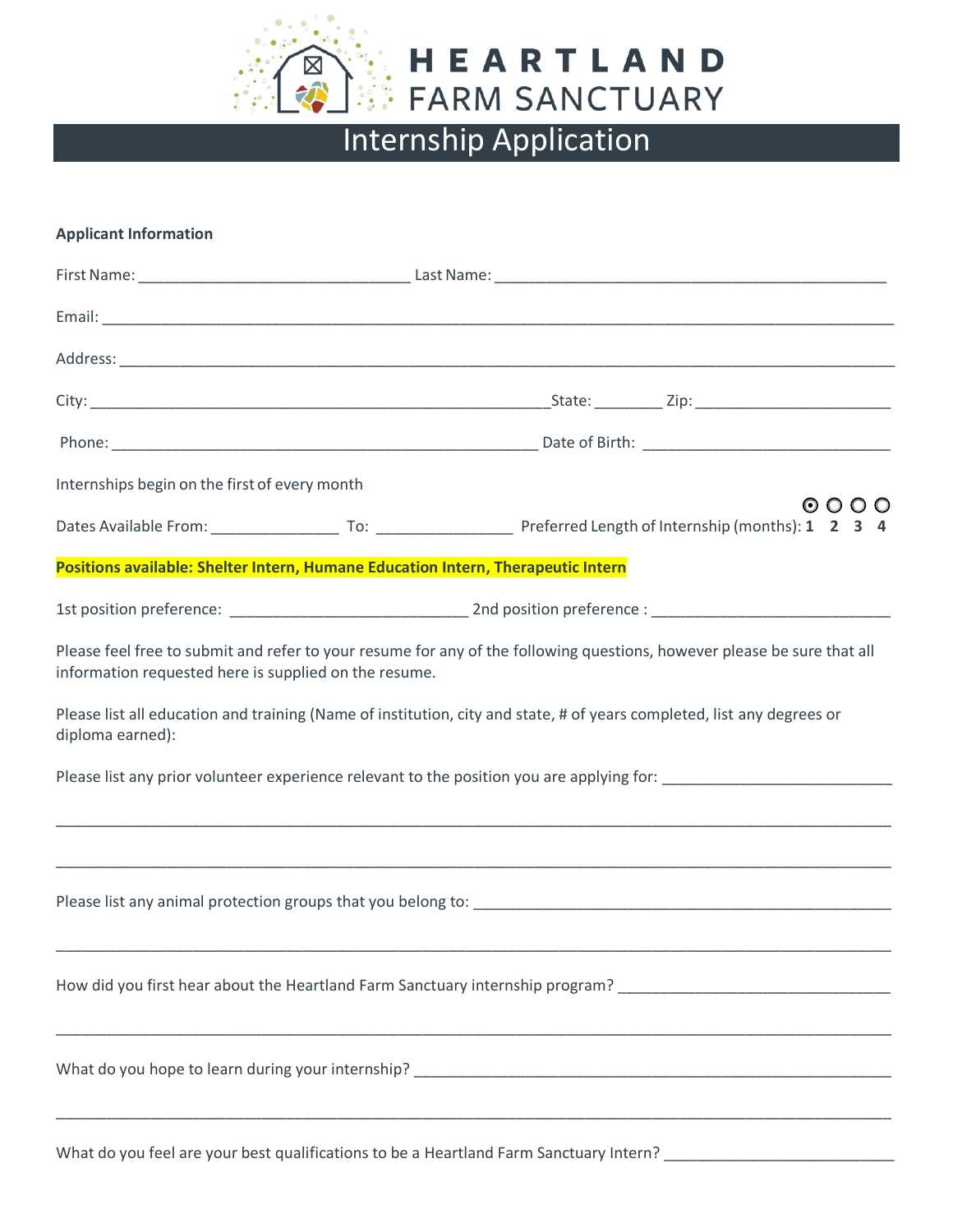The following questions are department specific. Please complete the section(s) for the position or department you are applying for.

## For Shelter Intern applicants:

Please describe any previous experience working with animals:<br>
experience working with animals:

Please describe any previous farm and equipment experience: \_\_\_\_\_\_\_\_\_\_\_\_\_\_\_\_\_\_\_\_

For Humane Education/Therapeutic Intern applicants:

FOR ALL APPLICANTS - Please use this space for any additional notes or comments:

## **Employment History**

| Please list two most recent employers. |                                                                                                                             |  |
|----------------------------------------|-----------------------------------------------------------------------------------------------------------------------------|--|
|                                        |                                                                                                                             |  |
|                                        |                                                                                                                             |  |
|                                        |                                                                                                                             |  |
|                                        |                                                                                                                             |  |
|                                        | To<br><u> 2000 - Jan Barnett, mars et al. 1980 - Antonio de la contenta de la contenta de la contenta de la contenta de</u> |  |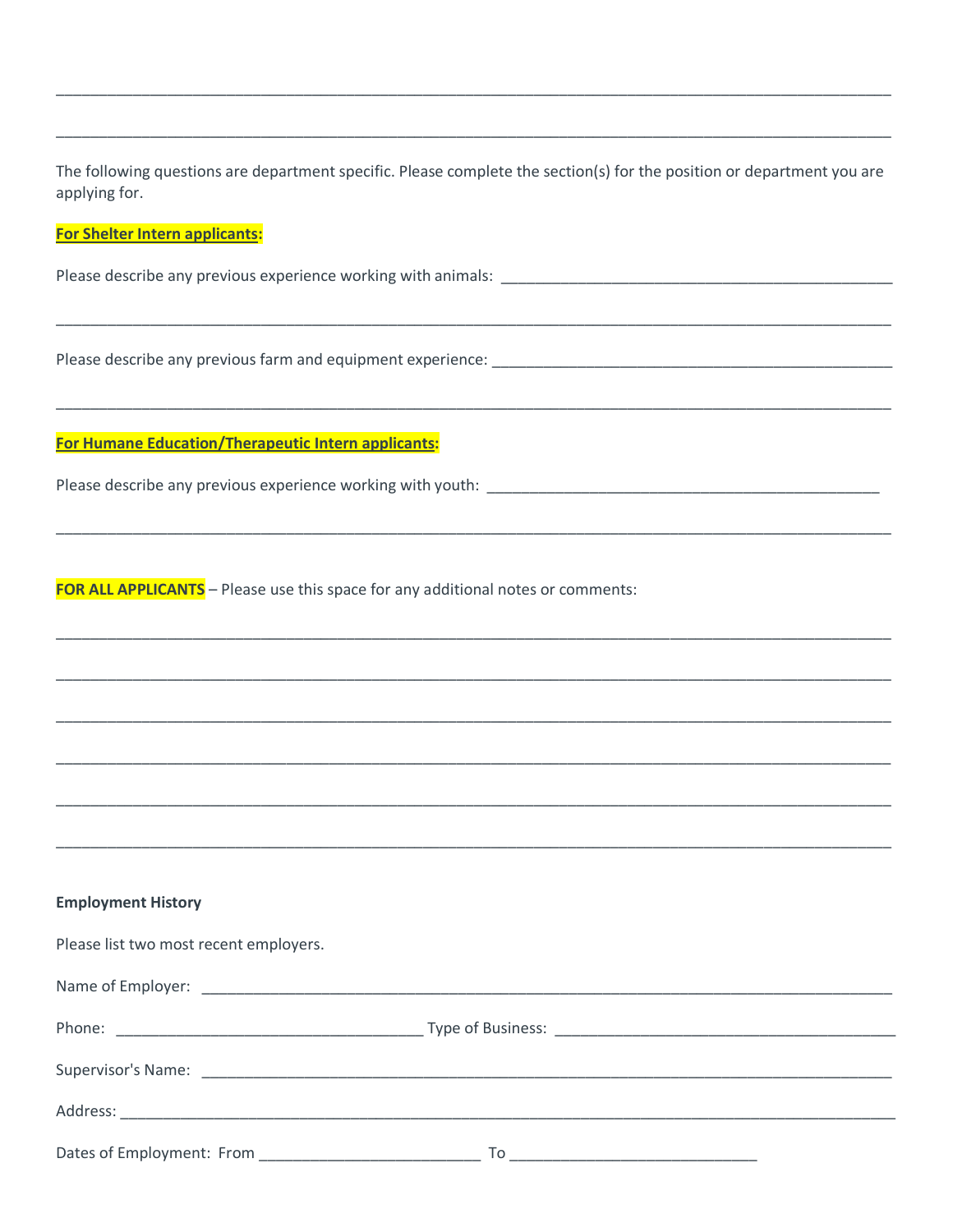| ,我们也不能在这里的时候,我们也不能在这里的时候,我们也不能会不能会不能会不能会不能会不能会不能会不能会不能会不能会。""我们的是,我们也不能会不能会不能会不能                                     |  |  |  |
|----------------------------------------------------------------------------------------------------------------------|--|--|--|
| May we contact this employer for a reference? YES $\Box$ NO $\Box$                                                   |  |  |  |
|                                                                                                                      |  |  |  |
|                                                                                                                      |  |  |  |
|                                                                                                                      |  |  |  |
|                                                                                                                      |  |  |  |
|                                                                                                                      |  |  |  |
|                                                                                                                      |  |  |  |
| ,我们也不能在这里的时候,我们也不能在这里的时候,我们也不能会在这里,我们也不能会不能会不能会不能会不能会不能会不能会。""我们,我们也不能会不能会不能会不能会                                     |  |  |  |
|                                                                                                                      |  |  |  |
|                                                                                                                      |  |  |  |
| May we contact this employer for a reference? $YES \cap YES$                                                         |  |  |  |
| <b>REFERENCES</b>                                                                                                    |  |  |  |
| Please list two individuals not related to you who can provide a personal or work reference. All applicants are also |  |  |  |
| welcome to submit written letters of recommendation.                                                                 |  |  |  |
|                                                                                                                      |  |  |  |
|                                                                                                                      |  |  |  |
|                                                                                                                      |  |  |  |
|                                                                                                                      |  |  |  |
|                                                                                                                      |  |  |  |
|                                                                                                                      |  |  |  |
|                                                                                                                      |  |  |  |